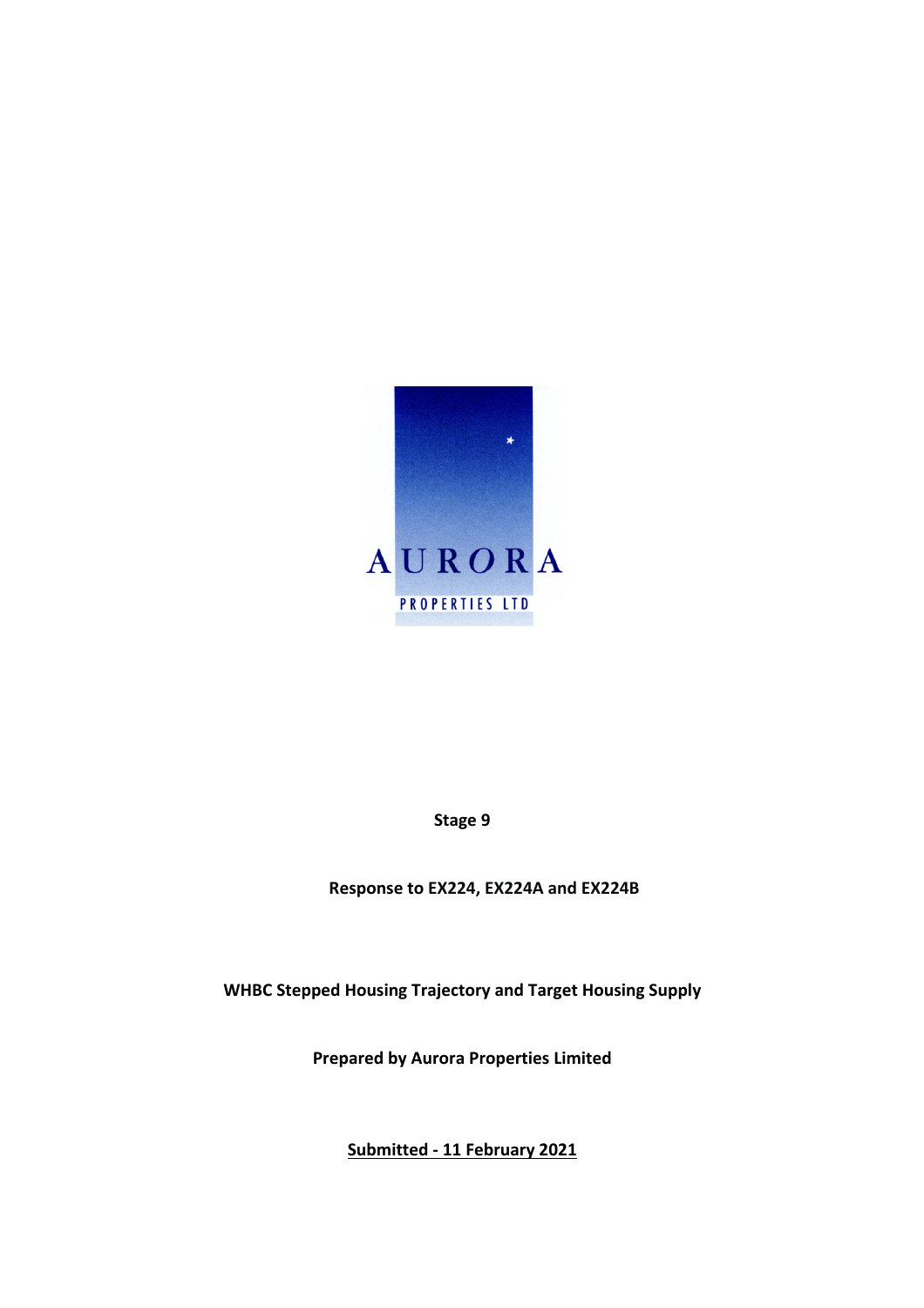

# **EX224, EX224A and EX224B**

## **Introduction:**

- 1. The Inspector has requested the Council to provide a Housing Trajectory and full details of its five-year housing supply. If a stepped trajectory is proposed, a full justification for that position is also required.
- 2. The Council is now advancing a Housing Target of just 13,377 dwellings in EX224A. This is against the expert advice of Turley and against its own planning officers' advice.
- 3. These representations to the Stage 9 Hearing Session estimate that the WHBC Housing Target contained in EX224A is over-estimating housing delivery by 1,141 dwellings. The Housing Target in EX224A should therefore be reduced to 12,234.
- 4. In 2018, the ONS published updated household projections which caused WHBC to explore the opportunity to reduce its FOAHN. That matter has been covered in Aurora's and Alan Perkins' submissions to EX203 and EX203A and EX215-EX218. The conclusion of those submissions was that (i) the 2018 household projections is not a meaningful change in Welwyn Hatfield, (ii) there is no evidence to support a reduced FOAHN in WHBC (in fact the opposite is true) and (iii) the Examination is too advanced to suffer yet more delay.
- 5. Subsequent to the submission of representations in respect of EX203 and EX203A and EX215-EX218, the Government has made clear that it does not support the use of the 2018 household projections because it requires stability in meeting its primary commitment to (i) significantly boost the supply of housing and (ii) to deliver at least 300,000 dwellings per annum by the mid-2020s. Those Councils which fail to meet their housing need or delay the adoption of a sound Plan are a burden to those clear commitments.
- 6. In 2012 the NPPF came into effect which required local planning authorities to properly assess their full OAN, to meet that need in full and to significantly boost the supply of housing.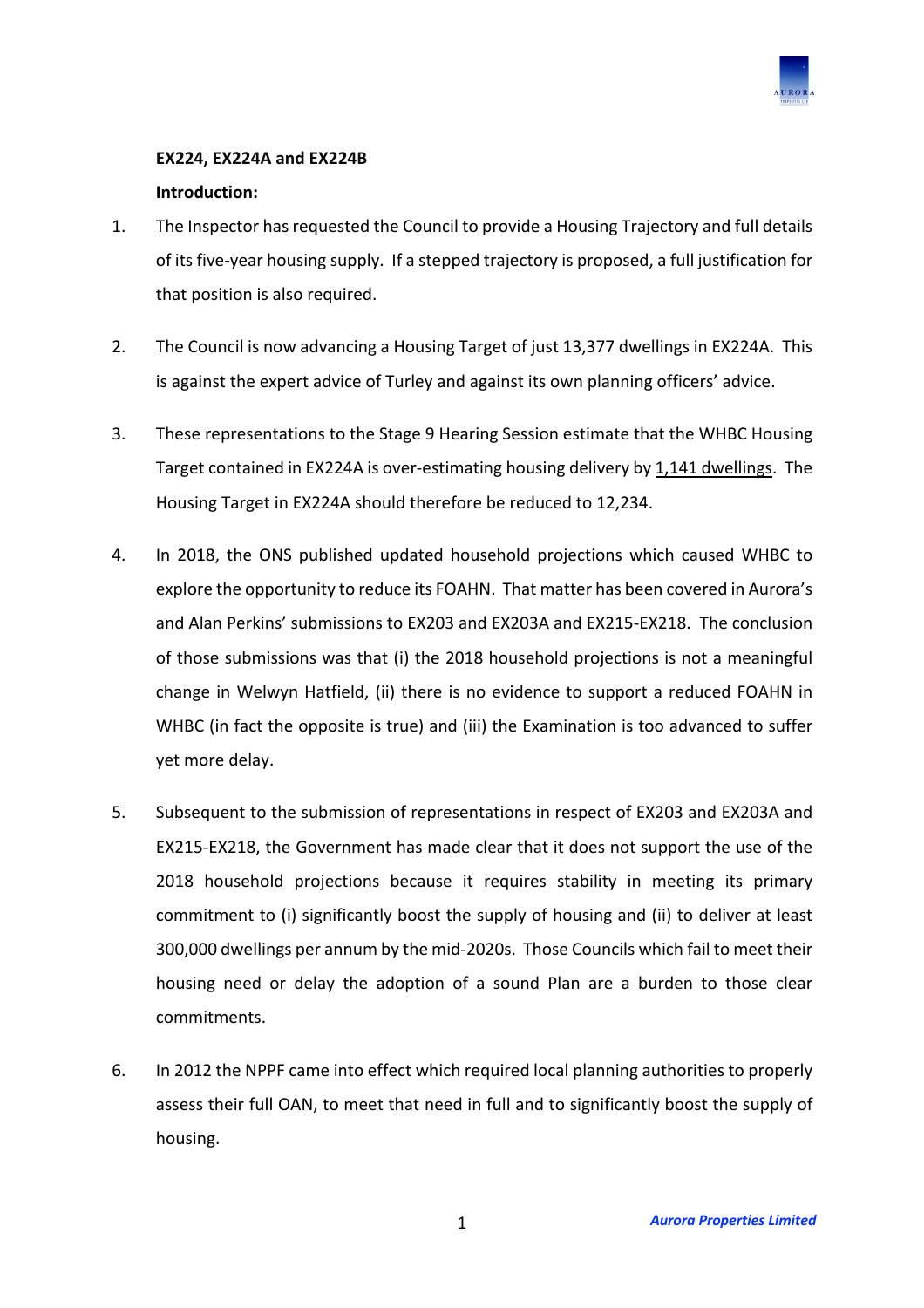

- 7. Since 2012, WHBC has railed against Government policy and it failed to submit a Local Plan which is sound, or to take any positive steps to make the submitted Plan sound.
- 8. In addition to the consequential delay and cost, such conduct is in direct conflict with NPPF paragraphs 14, 47 and 182, which requires the Council to meet objectively assessed needs in full (with flexibility), to significantly boost the supply of housing, to maintain a five-year housing land supply and to act positively, justifiably, effectively and to be consistent with national policy and guidance. None of those tests have been met by WHBC.
- 9. Documents EX224 and EX224A and EX224B contain details of WHBC's Five-Year Housing Requirement and an assumed trajectory for the delivery of homes over the Plan period. However, as set out below, the assumptions that the Council has used in these documents includes an over-representation of potential housing numbers from a number of sources.
- 10. It is evident that the Council's approach meets only the minimum requirements of the five-year housing land supply, it is not aspirational or positive in its approach to meeting the borough's OAN, and does not place the Council in a comfortable position to achieve this level of delivery in the first five years of the Plan period.
- 11. The inconsistencies in the presentation of housing numbers contained within EX224 and EX224A require clarification or correction in order to confirm whether the Council can demonstrate a five-year supply of housing land without the need to allocate additional sites which have been found to be suitable, available and deliverable in the Council's HELAA and to be reasonable alternatives (in most cases more sustainable alternatives) in the Sustainability Appraisal.
- 12. There are no grounds for a stepped housing trajectory. Any shortfall in housing delivery, particularly during the first five years, is entirely self-inflicted by the Council through its failure to allocate the most suitable, sustainable and deliverable sites in the borough. This is despite advice from its own planning officers that suitable additional site allocations would meet the objectively assessed housing need (16,000) in full and would provide a five-year housing land supply.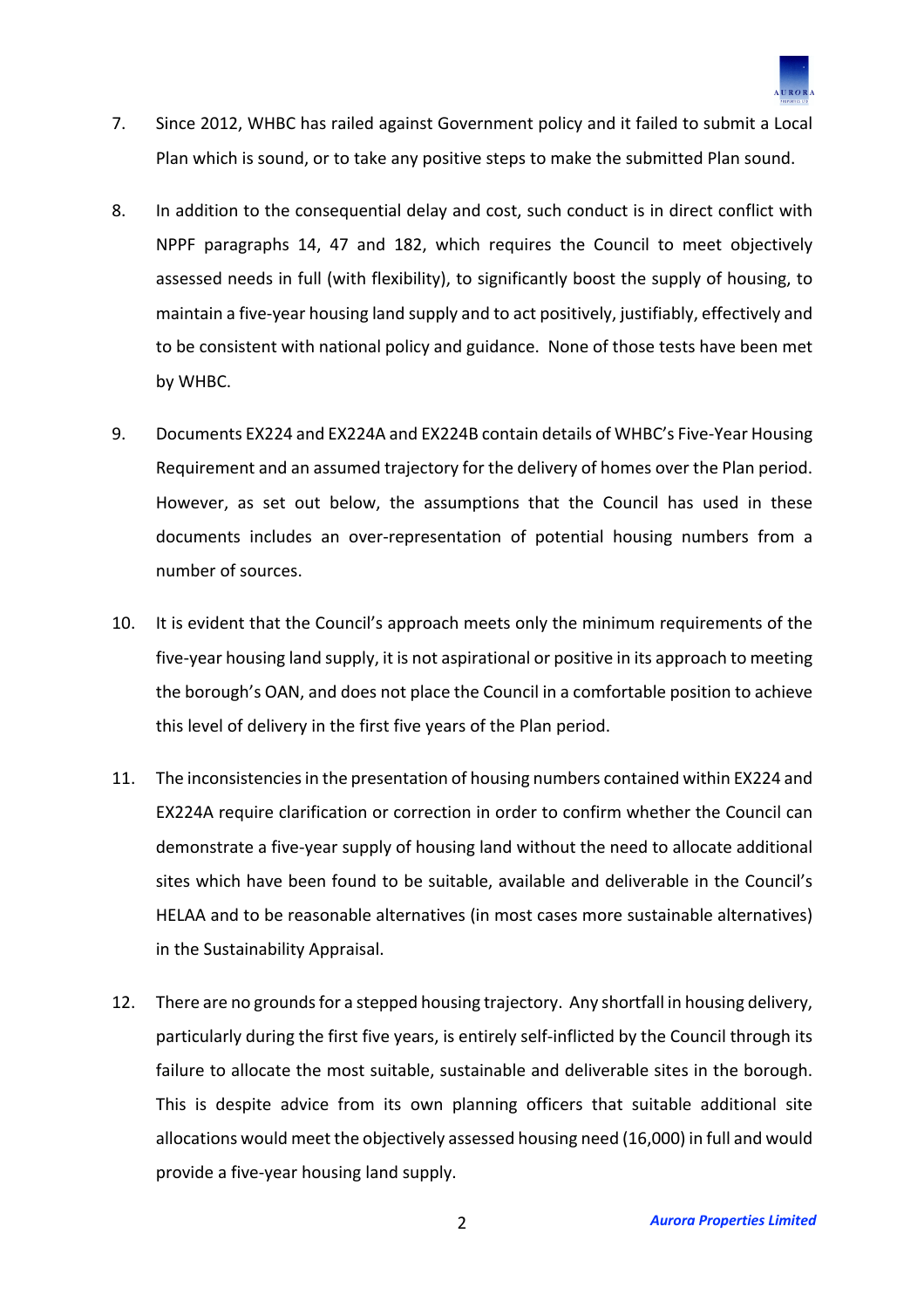

## **EX224A – Table 1**

- 13. Appendix 1: Table 1 in EX224A states an Annual Housing Target of 668 dpa (13,360 over the Plan period). The Housing Trajectory then includes large chunks of housing (2,121 "Completions" and 961 "Commitments") which are not adequately evidenced or justified (i.e. Completions of Small Sites less than 10 dwellings and Commitments of Small Sites less than 5 dwellings), as required by NPPF paragraph 159.
- 14. Furthermore, the Housing Target of just 13,360 dwellings includes speculative housing land supply which fails to comply with NPPF paragraph 47 - sub-notes 11 and 12. It also appears to include C2 accommodation, double-counting of replacement dwellings, expired planning permissions and land which is subject to restrictive covenants. Student accommodation (dwelling equivalents) also appears to be over-estimated or misrepresented.
- 15. On 17 November 2020, the planning officers submitted a report to CPPP which set out its Housing Land Supply (Table 5 in that report) with a total Housing Target of 13,457 dwellings, which was subsequently corrected to 13,277 dwellings (due to doublecounting).

| <b>Supply</b>                                                                         | <b>Dwellings</b> |
|---------------------------------------------------------------------------------------|------------------|
| Completions 2016-2020                                                                 | 2,121            |
| Commitments                                                                           | 1,141            |
| Windfall                                                                              | 1,402            |
| <b>Small sites</b>                                                                    | 24               |
| Sites that remain from Submitted Local Plan                                           | 6,161            |
| Sites and capacity identified in proposed changes consultation<br>(not including PB1) | 1,887            |
| Additions to sites based on inspector's interim report                                | 50               |
| Increase in capacity proposed by promoters in response to<br>consultation             | 671              |
| Total                                                                                 | 13,457           |

**Table 5 – Report to CPPP on 17 November 2020**

**Note: "Commitments" was reduced at the CPPP meeting from 1,141 to 961 due to double-counting.**

16. In the absence of sufficient detail from the Council, Aurora sought to assess the WHBC housing land supply based on (i) the officer report to CPPP on 17 November 2020 and (ii) Appendix 1 Table 1 in the Housing Trajectory at EX224A: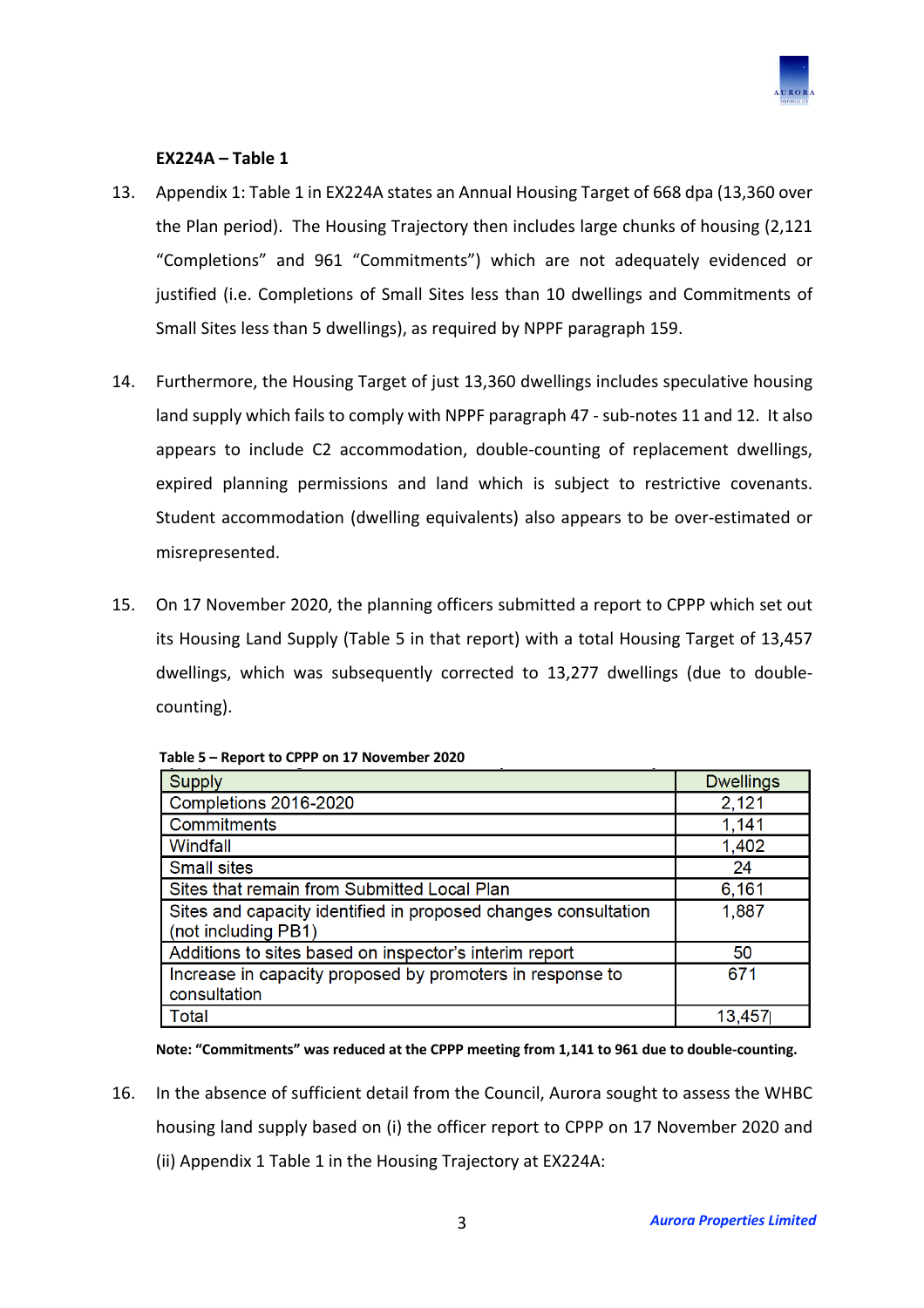

# **Table A**

| <b>Supply</b>                                             |        |
|-----------------------------------------------------------|--------|
| Completions 2016 - 2020 (Increased from 1,057 [+1,064] in | 2,121  |
| submitted Plan)                                           |        |
| Commitments (Reduced from 1,518 [-557] in submitted Plan) | 961    |
| Windfall (increased from 1,315 [+87] in submitted Plan)   | 1,402  |
| <b>Small Sites</b>                                        | 15     |
| Sites that remain from submitted Local Plan               | 6,161  |
| Total                                                     | 10,660 |

# **Table B**

| <b>Proposed Additional Site Allocations (Urban)</b> |       |
|-----------------------------------------------------|-------|
| Han40a (Town Centre North WGC)                      | 250   |
| Pea106 (73-83 Bridge Road East)                     | 235   |
| Pea103 (29 Broadwater Road)                         | 128   |
| Pea102 (Bio Park Broadwater Road)                   | 250   |
| Pea104 (YMCA Peatree Lane)                          | 15    |
| Pea105 (61 Bridge Road)                             | 21    |
| Hol23 (Hollybush Lane)                              | 16    |
| Pea97 (Norton Building)                             | 122   |
| HC11 (Meridian House)                               | 11    |
| HE17 (Link Drive - Site F)                          | 80    |
| HC08 (Lemsford Road - Site H)                       | 32    |
| HSW92 (Minster Court                                | 49    |
| HSW94 (College Lane)                                | 115   |
| <b>Total</b>                                        | 1,324 |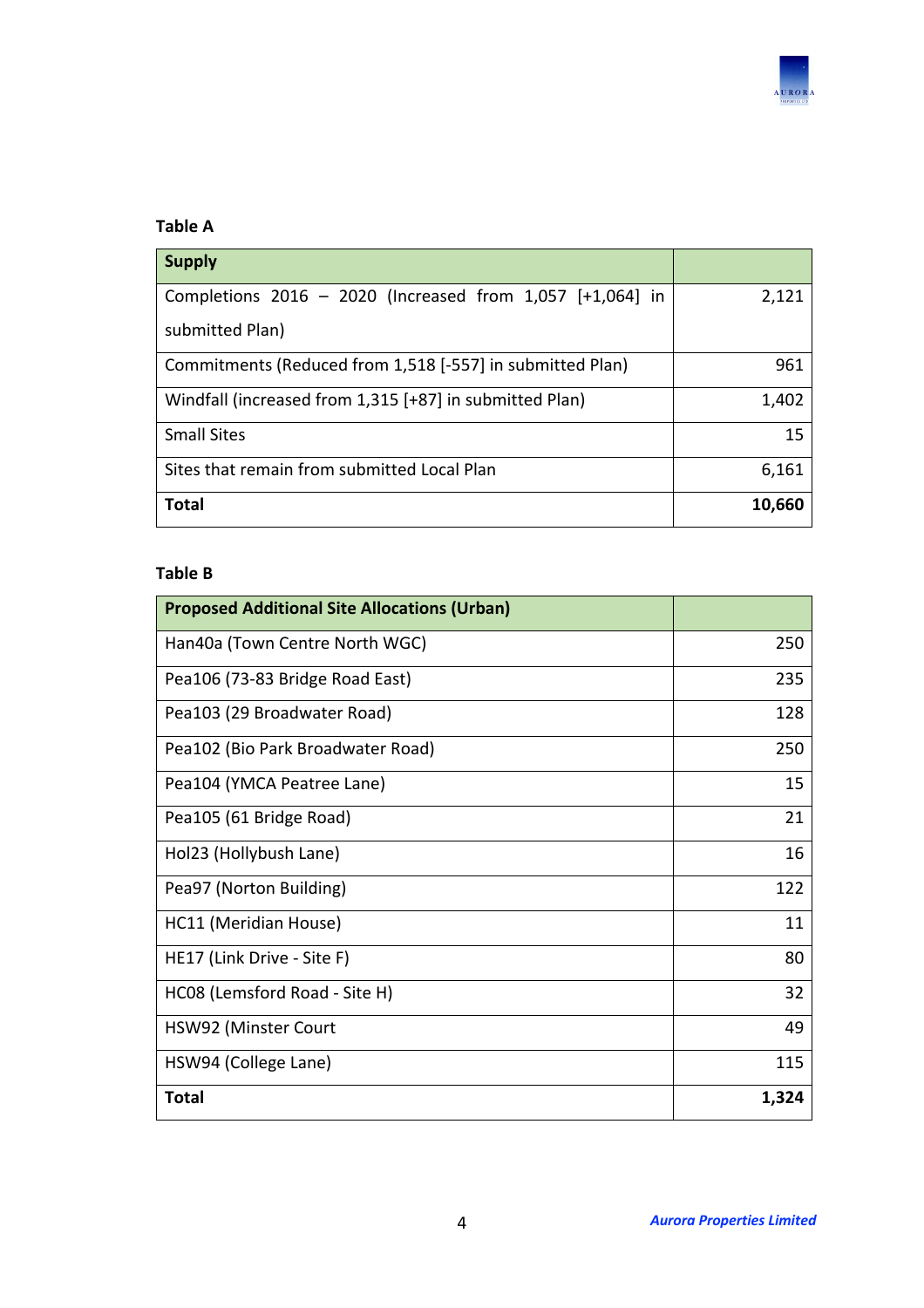

# **Table C**

| <b>Proposed Additional Site Allocations (Green Belt)</b> |     |
|----------------------------------------------------------|-----|
| WeG1 (51 Welham Manor, Welham Green)                     | 16  |
| WeG3a (Land south of Welham Manor)                       | 68  |
| WeG10 (Dixons Hill Road, Welham Green)                   | 120 |
| BrP1 (Upper Bell Lane, Bell Bar)                         | 104 |
| LHe4/5 (Studlands, Little Heath)                         | 36  |
| WE100 (51-53 Woolmer Road, Woolmer Green)                | 34  |
| <b>Total</b>                                             | 378 |

# **Table D**

| <b>Increased Capacity/Density</b> | Submitted | Increased          | <b>Total</b> |
|-----------------------------------|-----------|--------------------|--------------|
|                                   | Plan      | Capacity/Density   |              |
| SDS1/WGC4/4A                      | 725       | 90                 | 815          |
| SDS3/Pea02b                       | 850       | 1,153              | 2,003        |
| SDS5/Hat1                         | 1,650     | 100                | 1,750        |
|                                   |           | (See Note 2 Below) |              |
| SDS7/WeG4b                        | 80        | 20                 | 100          |
| MUS2/HC100b                       | 66        | 5                  | 71           |
| MUS3/HW100                        | 87        | 53                 | 140          |
| HS2/WGC1                          | 290       | 10                 | 300          |
| <b>HS9/HE80</b>                   | 61        | 15                 | 86           |
| HS20/Wel3                         | 7         | $\overline{2}$     | 9            |
| <b>HS27/Cuf1</b>                  | 30        | 30                 | 60           |
| HS28/Cuf6                         | 108       | 13                 | 121          |
| <b>Total</b>                      | 3,954     | 1,491              | 5,455        |

**Note 1: Increase in Capacity/Density of allocated sites = 38%**

**Note 2:** It is believed that the 100 dwelling discrepancy between the Report to CPPP on 17 November 2020 (13,277 dwellings) and the Housing Trajectory in EX224A (13,377 dwellings) is caused by an increase in the proposed density of SDS5/HAT1 by 100 dwellings which has been added subsequent to the CPPP meeting.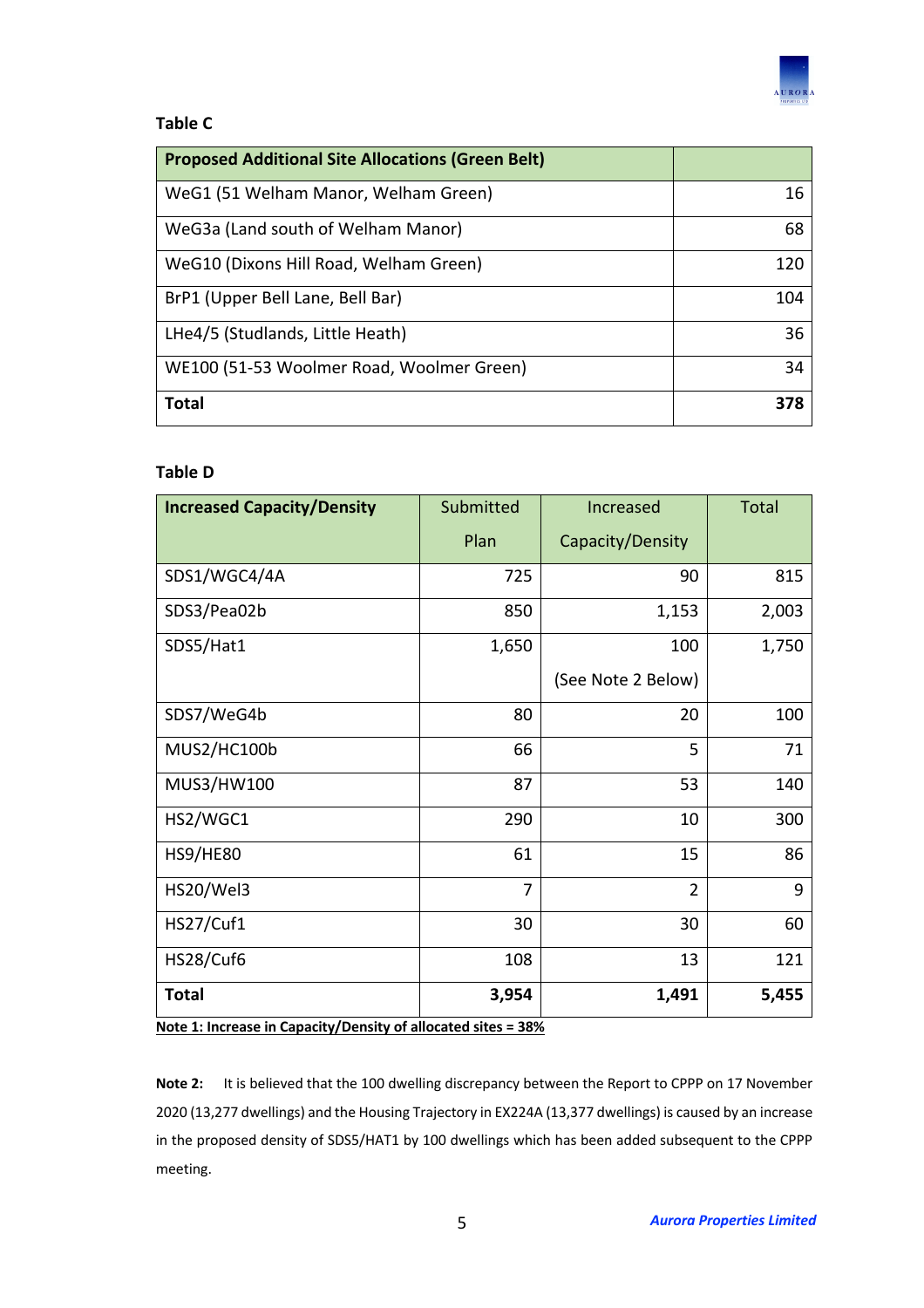

#### **Table E**

| <b>Reduced or Deleted Capacity</b> | Submitted | Reduced  | Total  |
|------------------------------------|-----------|----------|--------|
|                                    | Plan      | Capacity |        |
| SDS2/WGC5 (Birchall Garden Suburb) | 1200      | 600      | $-600$ |
| HS1/Pan01b (Bericot Way, WGC)      | 28        | 21       | $-7$   |
| HS6/Han91 (Gosling Stadium)        | 250       | 100      | $-150$ |
| HS10/HS31 (Garages, Hollyfield)    | 14        | 12       | $-2$   |
| HS26/(No2) (Ridgeway, Cuffley)     | 8         | 5        | $-3$   |
| <b>Total</b>                       | 1,500     | 738      | -762   |

#### **Table F - Summary**

| Supply                                                | 10,660 |
|-------------------------------------------------------|--------|
| Proposed New Additional Site Allocations (Urban)      | 1,324  |
| Proposed New Additional Site Allocations (Green Belt) | 378    |
| Proposed Increase in Capacity/Density                 | 1,491  |
| Traveller Sites HS32 and HS35                         | 18     |
| <b>Reduced or Deleted Capacity</b>                    | $-762$ |
| Total                                                 | 13,109 |

17. There is a discrepancy of -268 dwellings (13,377 – 13,109) between the WHBC Housing Trajectory and the Aurora analysis. 100 of that discrepancy is identified in Note 2 at Table D, being the simple addition of 100 dwellings on SDS5/Hat1 (without any explanation). This leaves an unexplained discrepancy of -168 dwellings. It is probable that this discrepancy is contained in Table A above where the Council has stated that 6,161 dwellings would be delivered from sites that remain allocated in the submitted Local Plan. However, this cannot be investigated/verified because no schedule of those dwellings was provided to the CPPP meeting on 17 November 2020 or to this Examination.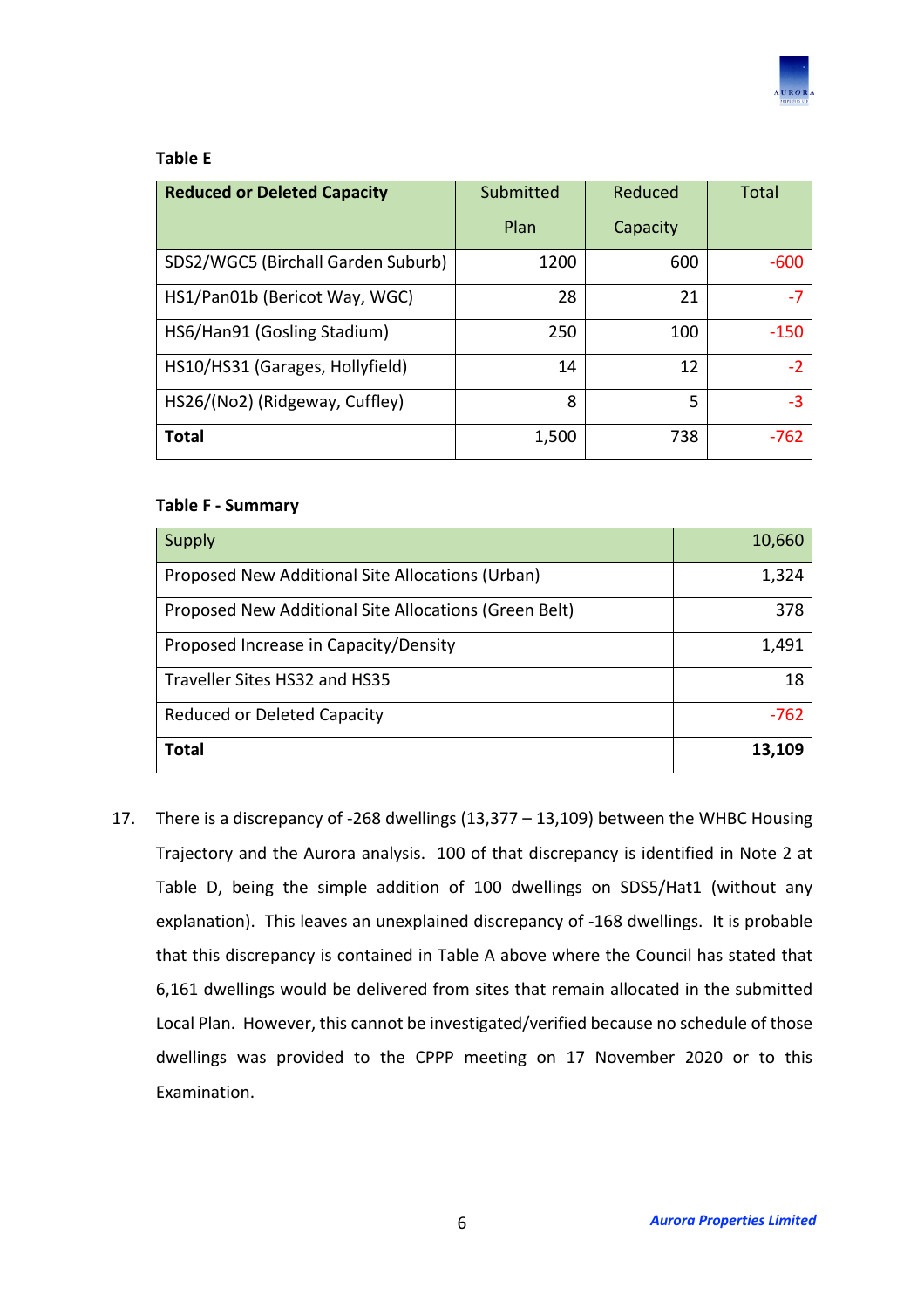

- 18. It is a matter of concern that the Council is promoting a significant increase in capacity/density on sites which are contained in the submission Plan. This undermines the evidence base at the point of submission. The substance and reliability of this significant increase in capacity/density should require justification at the Examination.
- 19. The Council has not provided any detail or analysis of housing mix or housing distribution. However, it appears that the majority of housing is one and two bedroom flats in a narrow and concentrated geographical area. This clearly does not meet the tests in NPPF paragraphs 14, 47, 50, 158 and 159. This is amplified by the Council's Annual Monitoring Report (AMR) for 2019-2020 which states at paragraph 5.14;

*"A high proportion of studios and flats, which accounted for 94% of gross completions this year was behind the increase in density."*

- 20. The failure by WHBC at the November 2020 Council meetings to recognise even the minimum OAN assessed by Turley (14,300) or to allocate sufficient sites to meet its unsubstantiated OAN (13,800) is simply the latest episode in this Council's apparent confrontation with Government policy, causing yet further delay and cost.
- 21. Consequent to the recommendation from CPPP to full Council on 17 November 2020, Aurora submitted a Freedom of Information (FOI) request to WHBC requesting a detailed breakdown of the sites which will meet the WHBC Housing Target of 13,277.
- 22. On 17 December 2020 WHBC responded to the FOI request with various schedules, which Aurora has sought to assess. The outcome of that assessment is listed below.

#### **C2 Accommodation:**

- 23. Whilst acknowledging the MHCLG publication in July 2018, which contains advice in respect of equivalent dwellings for C2 and student accommodation, this is an Examination into the submitted Plan and its evidence base.
- 24. In the Turley SHMA 2014, it makes clear at paragraph 20 of the Executive Summary: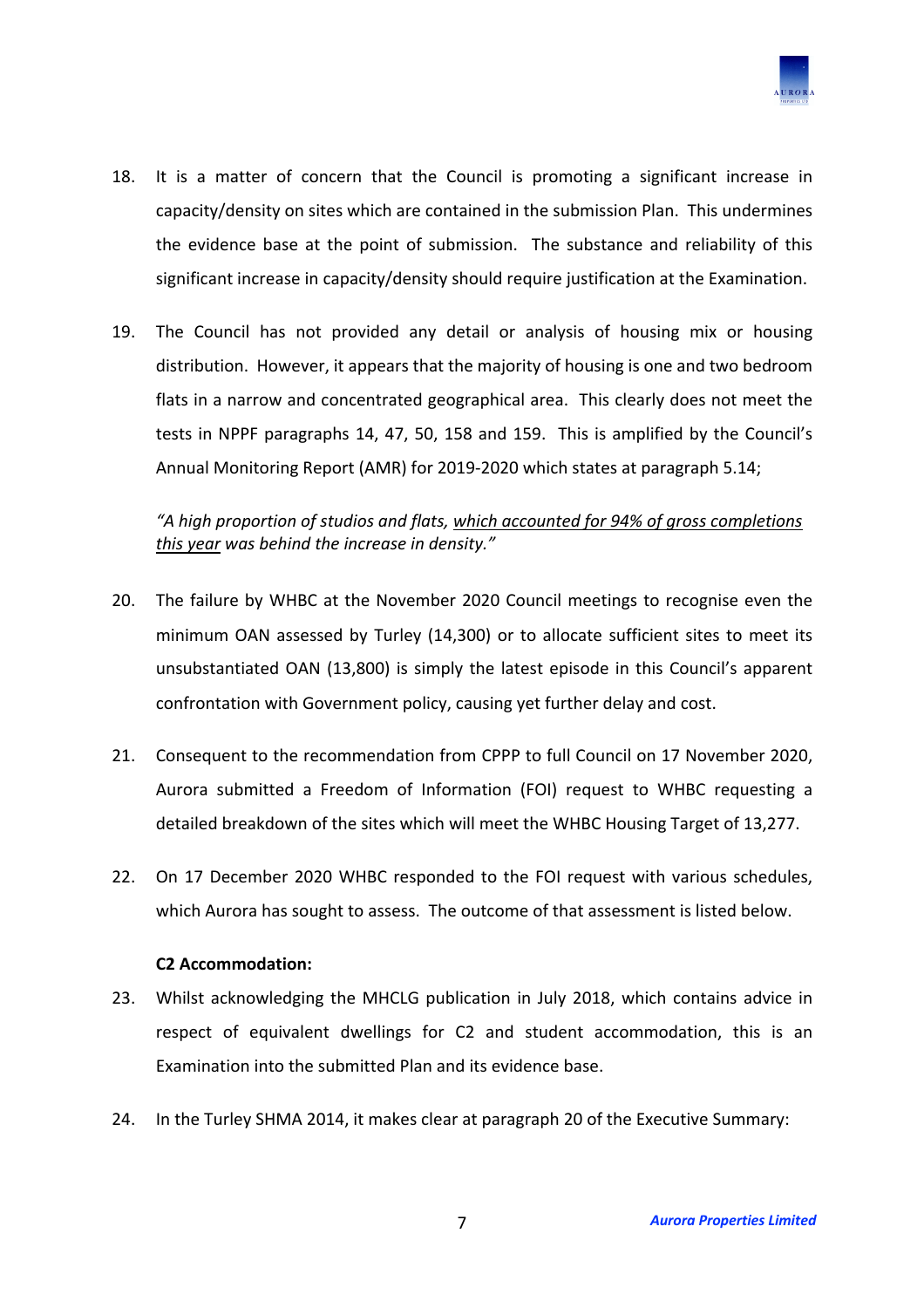

*"The household projections developed by Edge Analytics exclude the population within communal establishments. Analysis of the projected change in this element of the population suggests a future additional need for approximately 620 bed spaces for persons aged 75+ who are likely to require care home (C2) accommodation (2011 – 2031). This sits outside of the OAN and needs to be accounted for accordingly when comparing against the future supply of housing."*

25. Turley repeat its emphasis in Section 9 at paragraph 9.102:

*"There is also a need for older persons housing – in the form of C2 accommodation – which falls outside of the population and household modelling presented in section 6 and above. This therefore falls outside of the objectively assessed need, and should be considered in addition to this figure.*"

26. Turley conclude its 2014 SHMA advice in respect of C2 accommodation in Section 10, at paragraph 10.49:

*"The population and household growth projection scenarios include a calculation of projected change in the communal population, with a relatively consistent level of growth in the population across all scenarios. This relates solely to the population aged 75 and over, and it is therefore reasonable to assume that this primarily relates to an increased need for care home accommodation. This need is not included within the household projections, and therefore should be considered in addition to the objectively assessed need presented in this report. Based on the Economy Study (Baseline) scenario on which the objectively assessed need is based, this suggests a total growth in the communal population of approximately 620 people (2011 – 2031), with this growth to be accommodated within C2 accommodation."*

27. The Turley SHMA update in 2017 (upon which the OAN of 800 dwellings per annum is founded) revised its OAN for C2 bed-spaces down from 620 in the 2014 SHMA to 339 in its 2017 update. Turley stated at paragraph 24: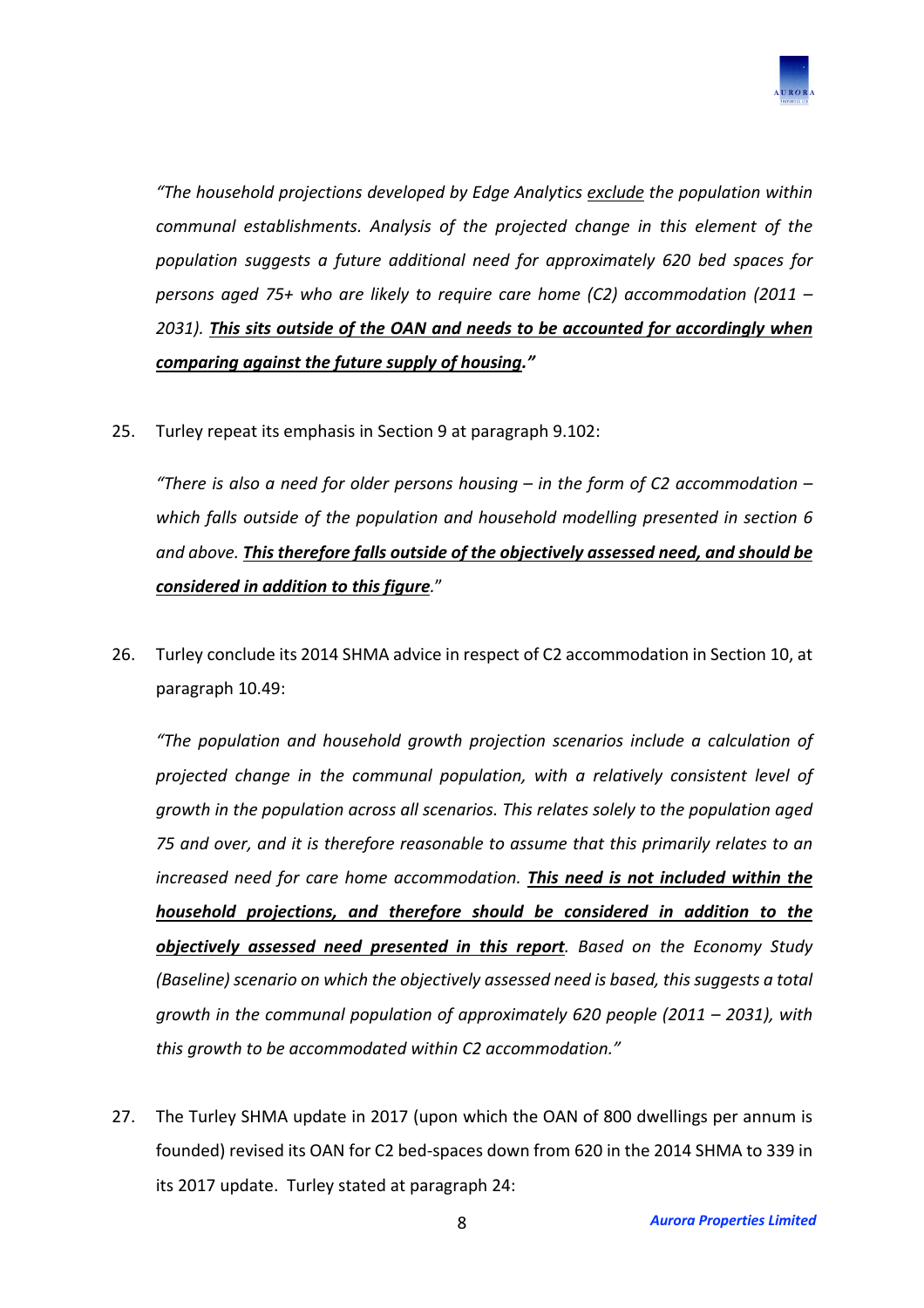

*"The modelling indicates that growth in the older population will generate a separate and additional need for 339 bed-spaces in communal establishments (Use Class C2) which is excluded from the overall OAN…"*

- 28. The Turley OAN for 339 C2 bed-spaces during the Plan period is clearly in addition to the housing FOAHN (800dpa). Equally, Policy SP2 requires 330 C2 bed-spaces within the Plan, in addition to the market and affordable housing need.
- 29. Consequently, the Council has erroneously included 232 Use Class C2 bed-spaces as "dwellings" in its Housing Target. The C2 accommodation erroneously included within the WHBC Housing Target is:

#### **Completions:**

| Oakridge Lodge Welwyn Garden City (6/2020/0826)                                                     | 3 bed-spaces                           |
|-----------------------------------------------------------------------------------------------------|----------------------------------------|
| Plot 6000 Hatfield Business Park (6/2017/0550)                                                      | 45 bed-spaces                          |
| Adjacent 45 Broadwater Road Welwyn Garden City(6/2018/3292)<br>Minster House Hatfield (6/2019/2086) | 58 bed-spaces<br>49 bed-spaces         |
| Commitments:                                                                                        |                                        |
|                                                                                                     | 77 bed-spaces                          |
| Land at Bericot Way Welwyn Garden City (N6/2014/2462)<br>Former QEII Hospital (6/2015/2132)         | 42 bed-spaces<br>35 bed-spaces<br>---- |

#### **Student Accommodation:**

30. The submitted Local Plan states at paragraph 9.27:

*"In accordance with national planning guidance, the provision of student accommodation may be counted towards the number of completed dwellings based on the amount of accommodation it releases in the housing market. For monitoring purposes, this is calculated using a cautious 5:1 ratio between student bedrooms and dwelling equivalents based on an average of 4.5 bedrooms per house in multiple occupation, which has received planning permission in the borough in recent years."*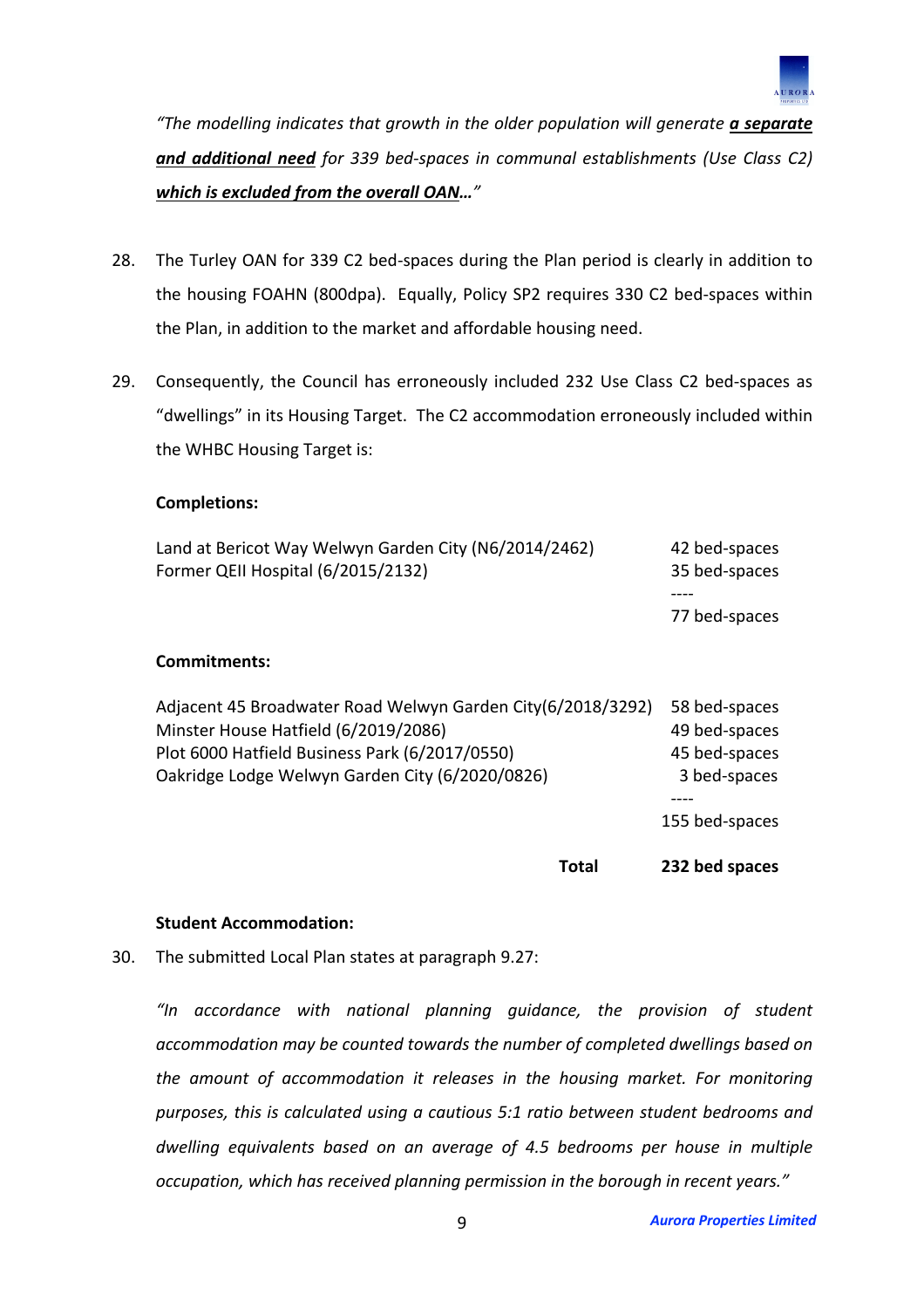

- 31. The submitted Plan therefore contains a "need" which has been assessed objectively, based on the evidence of previous planning permissions. Paragraph 47 of the NPPF requires the Council to use its evidence base to ensure that their Local Plan meets its full objectively assessed needs. Paragraph 158 requires a Local Plan to be based on adequate, up-to-date and relevant evidence that take full account of relevant market and economic signals. The evidence presented by the Council in its own submission Plan is that 5:1 is the relevant ratio between student bedrooms and dwelling equivalents.
- 32. Paragraph 5.14 in the Council latest AMR states in respect of student accommodation at the Comet Hotel;

*"In particular, there were 272 student completions at the Comet in Hatfield, which were self-contained studios and had a very high net density."*

33. The designation of these student bedrooms as individual dwellings clearly requires greater scrutiny.

## **Comet Hotel, Hatfield:**

34. Planning permission S6/2016/1739 (Comet Hotel Hatfield) is described as:

*"EXTENSION AND REFURBISHMENT OF THE GRADE II LISTED BUILDING (USE CLASS C1) FOLLOWING DEMOLITION OF EXISTING REAR AND SIDE EXTENSIONS. ERECTION OF 7,253.7SQM STUDENT ACCOMMODATION (SUI GENERIS), LANDSCAPING AND ASSOCIATED WORKS"*

35. The applicant's planning statement describes the development as:

*"56 bedroom aparthotel supported by a high quality communal facilities including a bar, dining room and a 'business hub' and 308 beds of high quality, managed student accommodation."*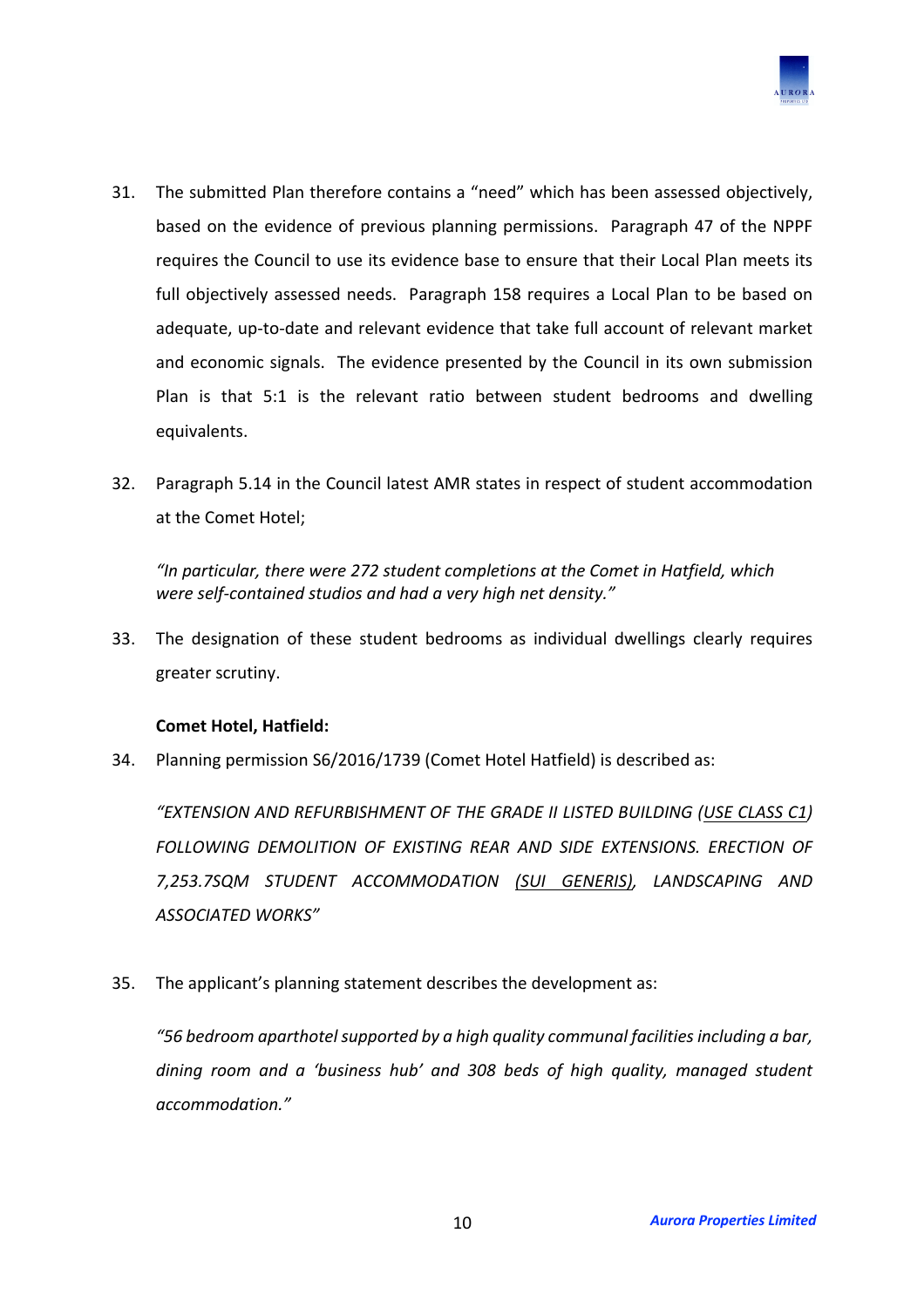

36. The Council's AMR states at paragraph 5.4;

*"The high number of completions this year was largely due to the completion of the student accommodation at the former Comet hotel site. As this accommodation is selfcontained studio flats they are counted as individual dwellings and not dwelling equivalents."*

37. A typical example of the student bedrooms, comprising one-bedroom and twobedroom units (the latter sharing certain facilities), are contained in the planning application plans (see typical plan overleaf):



38. The 308 purpose built "managed" student accommodation bedrooms permitted by planning permission 6/2016/1739 (Sui-Generis) cannot reasonably be counted as individual dwellings. The one bedroom accommodations are approximately  $18m^2$  and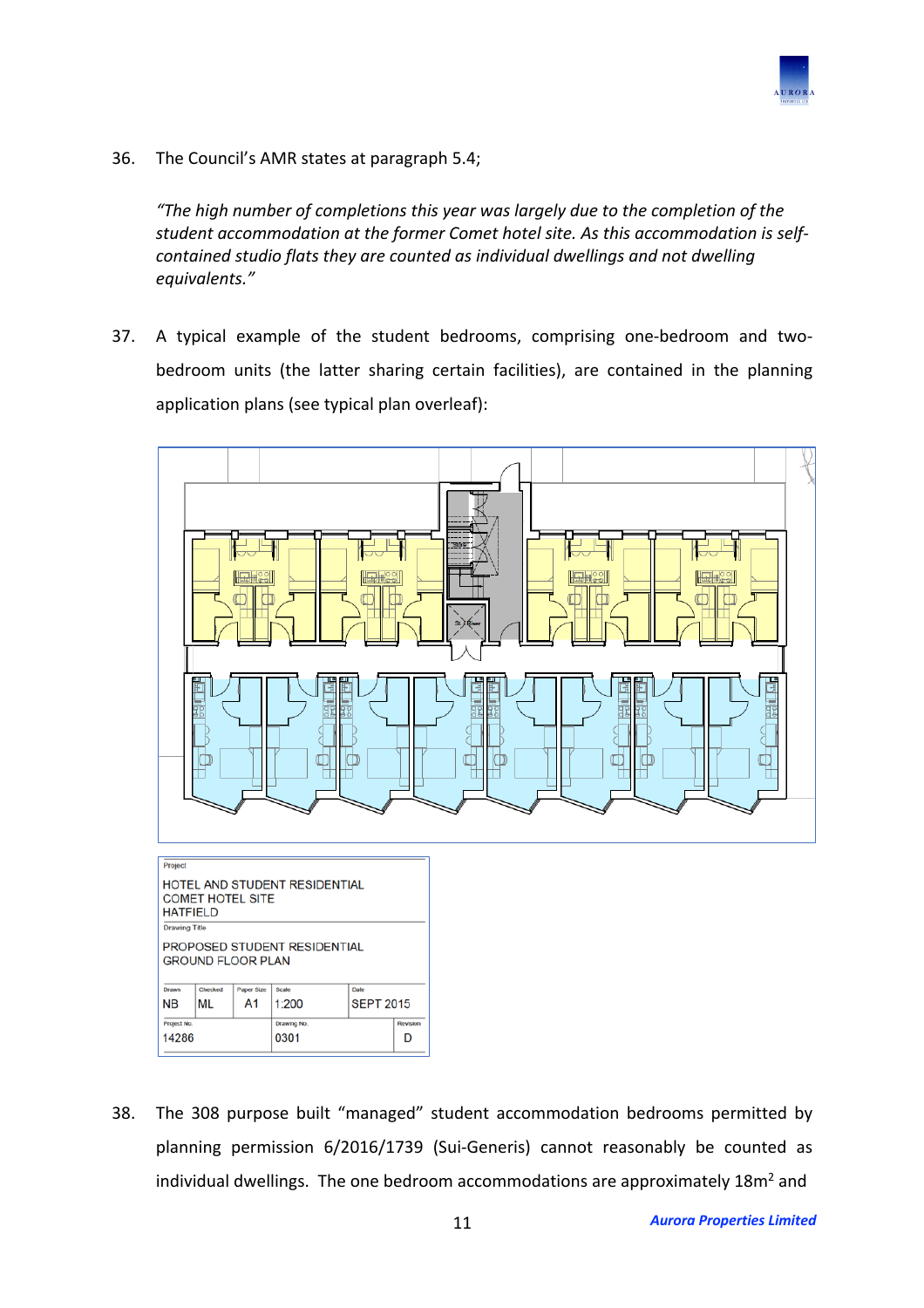

the twin rooms are approximately  $29m^2$  (14.5m<sup>2</sup> per person). They should only be counted towards the borough's Housing Target in accordance with draft Policy SP7 and the supporting text at paragraph 9.27 of the submitted Plan. The Council is presently counting 272 of these student bedrooms as individual (C3) dwellings in "Completions" for the period 2019/2020. The schedule at EX224B – Appendix 2 does not appear to contain the balance (36) of these student bedrooms.

39. The inclusion of student bedrooms in the Council's Housing Trajectory should be at a ratio of 5:1 (equivalent to 54/62 dwellings) based on the policies contained in the submitted Plan.

## **College Lane, Hatfield:**

40. Under "Completions 2016/17" planning permission S6/2012/1928 (College Lane Hatfield) provides for 324 (C3) equivalent dwellings. The Planning Officer Report describes this development as:

*"DEMOLTION OF EXISTING STUDENT RESIDENCES COMPRISING 1059 BEDSPACE (ROBERS*  WAY, BUTLER HALL, FERN HALL, CHAPMAN HALL, BROAD HALL AND COALES HALL). *ERECTION OF 2511 NEW STUDENT BEDROOMS"*

41. The net increase in student accommodation is therefore 1,452 bedrooms, which is the equivalent of 290 dwellings (not 324 dwellings) when the ratio of 5:1 contained in Policy SP7 is applied.

## **Summary of Student Accommodation:**

42. The Council's Housing Target (as Resolved at the Council Meeting on 23 November 2020) contains:

| M S6/2016/1739 (Comet Hotel Hatfield) | 272 dwelling equivalents |
|---------------------------------------|--------------------------|
| S6/2012/1928 (College Lane Hatfield)  | 324 dwelling equivalents |
|                                       |                          |
| Total                                 | 596 dwelling equivalents |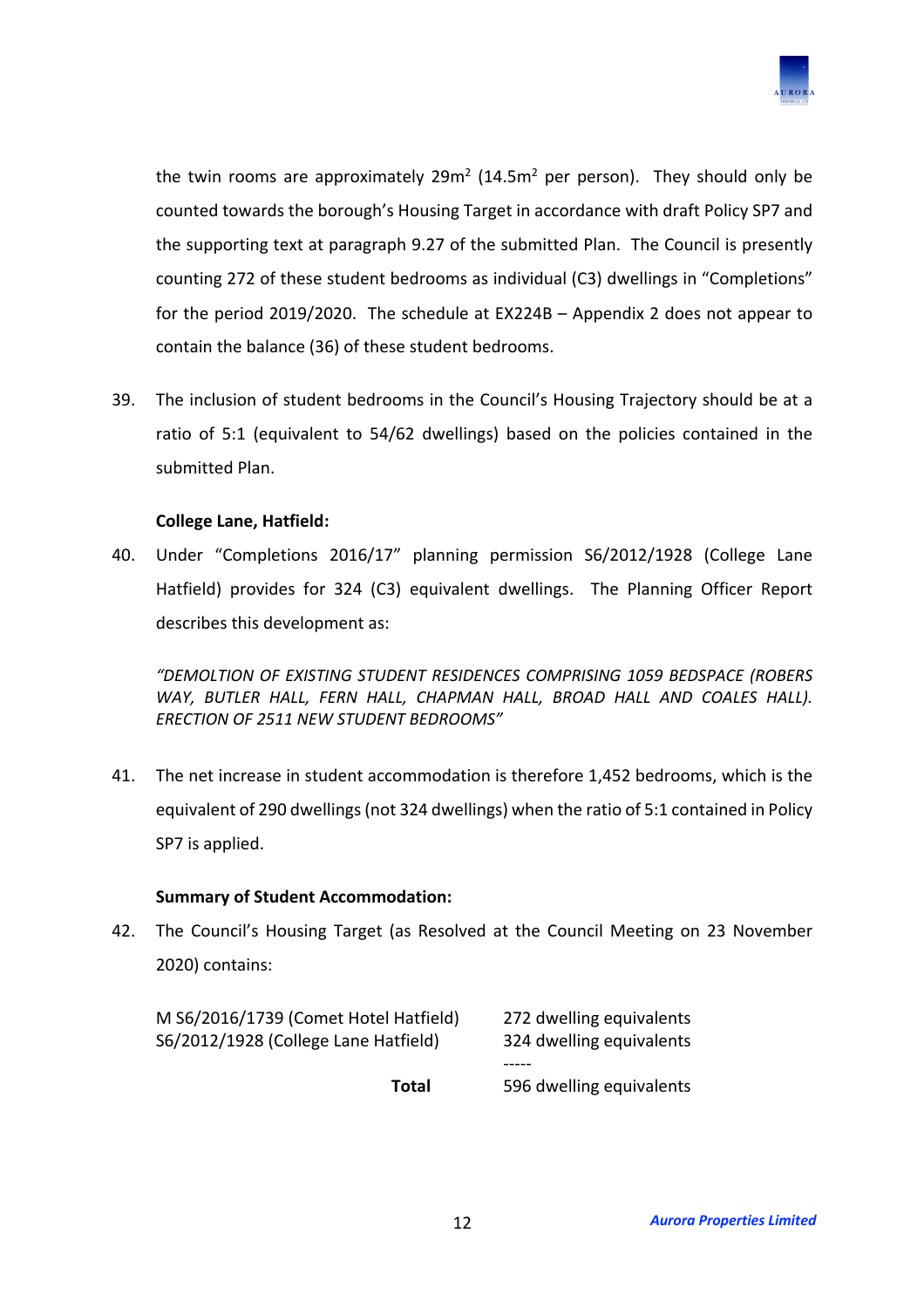

43. The correct presentation of student accommodation (equivalent dwellings) should be:

| S6/2016/1739 (Comet Hotel Hatfield)<br>S6/2012/1928 (College Lane Hatfield) | 62 dwelling equivalents<br>290 dwelling equivalents |
|-----------------------------------------------------------------------------|-----------------------------------------------------|
|                                                                             |                                                     |
| Total                                                                       | 352 dwelling equivalents                            |

44. Assuming the Inspector is willing to find Policy SP7 to be sound, the total student dwelling equivalent in the Council's Housing Target should be reduced from 596 to 352 (a reduction of 244) in the Housing Target.

# **Duplications and Double-Counting:**

- 45. In reply to the FOI request, the Council has provided Aurora with a schedule of "Commitments", being those developments which have been granted planning permission but not yet completed. Assessment of that schedule has revealed potential double-counting, particularly where an existing dwelling is being replaced, but the Council does not appear, in all cases, to have deducted the dwelling(s) to be demolished.
- 46. As a consequence, the following deductions, which total 37 dwellings, should be made to the Housing Target:

WHBC over-presentation of commitments of 5 or more dwellings = 14 dwellings WHBC over-presentation of commitments of 5 or less dwellings = 23 dwellings\* \*including 1 duplication

- 47. The Council has also provided Aurora with a schedule of "Completions" on sites of 10 dwellings or more. That schedule contains an additional 16 replacement dwellings which appear to be double-counted.
- 48. As a result of the above assessment, it appears that the Council is double-counting 53 replacement dwellings (37 commitments and 16 completions) in its Housing Target.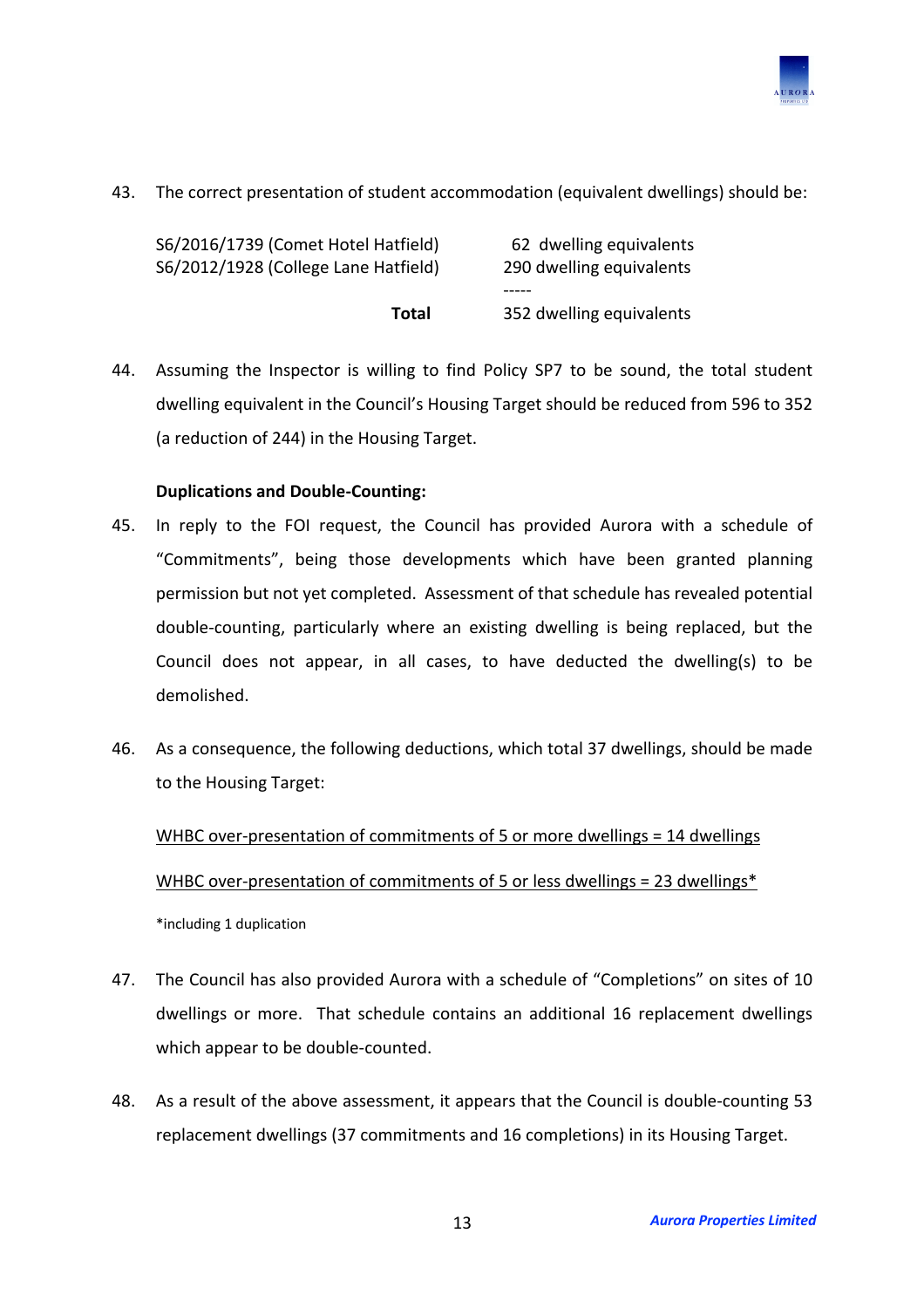

#### **Restrictive Covenants:**

- 49. Restrictive covenants which limit or prevent development are not a material consideration for the planning authority when determining a planning application. However, a restrictive covenant which prevents the implementation of a planning permission (deliverability) is a material consideration under paragraph 47 - sub-notes 11 and 12 of the NPPF 2012 (particularly where those dwellings are included within the five-year land supply).
- 50. There are two planning permissions which are included within the Council's Housing Target (EX224B - Commitments at 30 September 2020) where restrictive covenants currently prevent the implementation of those developments, with no certainty of delivery during the Plan period:

| Total                                          | 12 dwellings |
|------------------------------------------------|--------------|
| 77 Brookmans Avenue Brookmans Park 6/2018/1996 | 7 dwellings  |
| 11 Brookmans Avenue Brookmans Park 6/2016/1778 | 5 dwellings  |

## **Expired Planning Permissions:**

51. From the FOI reply from WHBC to Aurora, it appears that "Small Sites" for 189 dwellings (in the schedule of "Commitments") contain a number of planning permissions granted in the period 2012 to 2016, which have now expired. From the information provided by the Council, it is not possible to establish the validity of these historic planning permissions to the present Housing Target. Therefore, unless development has commenced (extant permission) or the planning permission has been renewed, any non-implementations should be deducted from the "Commitments". A detailed schedule of these Small Sites would assist the Examination.

## **Outstanding Information:**

52. For the period 2016 to 2020, the Council states that 271 dwellings on sites of ten or less were completed. However, it has not yet been possible to examine these planning permissions to establish the net increase in dwellings. As the "Commitments" on small sites has revealed possible double-counting of replacement dwellings, it is reasonable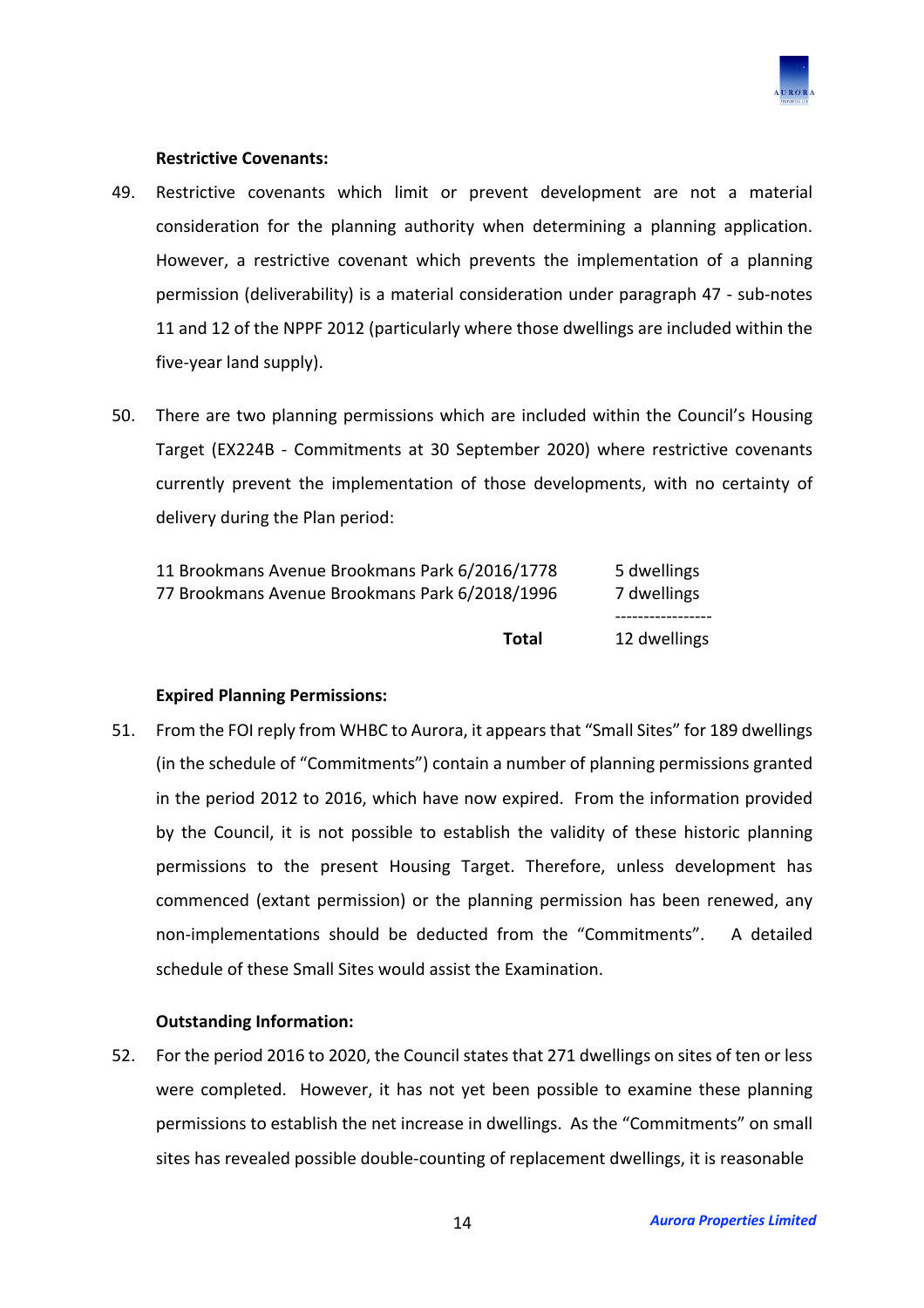

53. to assume that the same situation might have been repeated in respect of "Completed" dwellings on small sites.

#### **Increased Density:**

- 54. The Council has recently sought to advance SDS3/Pea02b (Broadwater Road West Wheat Quarter) for 2,003 dwellings which is an additional 1,203 dwellings above the dwellings in the submitted Plan Housing Trajectory (800 dwellings). It is noted that planning permission has been granted to increase the density on this site from 800 to 1,403 dwellings. However, there is no evidence at this Examination to support a further increase from 1,403 dwellings to 2,003 dwellings in high-rise, high-density flats. Indeed, it is highly probable that there would be strong objections from Historic England, The Gascoyne Cecil Estate (Hatfield House) and the Welwyn Society.
- 55. Such a high-rise, high-density development is likely to cause harm to the setting of Grade I and Grade II Listed Buildings and to the adjoining Conservation Area. It would also be out of character with the existing Garden City. The speculative delivery of an additional 600 dwellings on SDS4 (Pea02b) does not meet the test in NPPF paragraph 47 (sub-notes 11 and 12). Equally, the suggested delivery of these 2,003 flats over the period 2022/23 to 2029/30 (8 years) would require an average of 250 dwellings per annum which is an optimistic assertion, to say the least, especially having regard to several other major developments of one and two bedroom flats which are proposed within the same narrow local area. The risk of future phases being delayed by market conditions is significant. Furthermore, this would simply exacerbate the uneven housing mix and constrained housing distribution within the borough.

## **Conclusion to EX224A Table 1:**

- 56. The FOI response to Aurora has revealed significant issues with the Housing Target which include:
	- 1. Over-presentation of C2 accommodation (as C3) = 232 dwellings
	- 2. Over-estimation of student dwelling equivalents (as C3) = 244 dwellings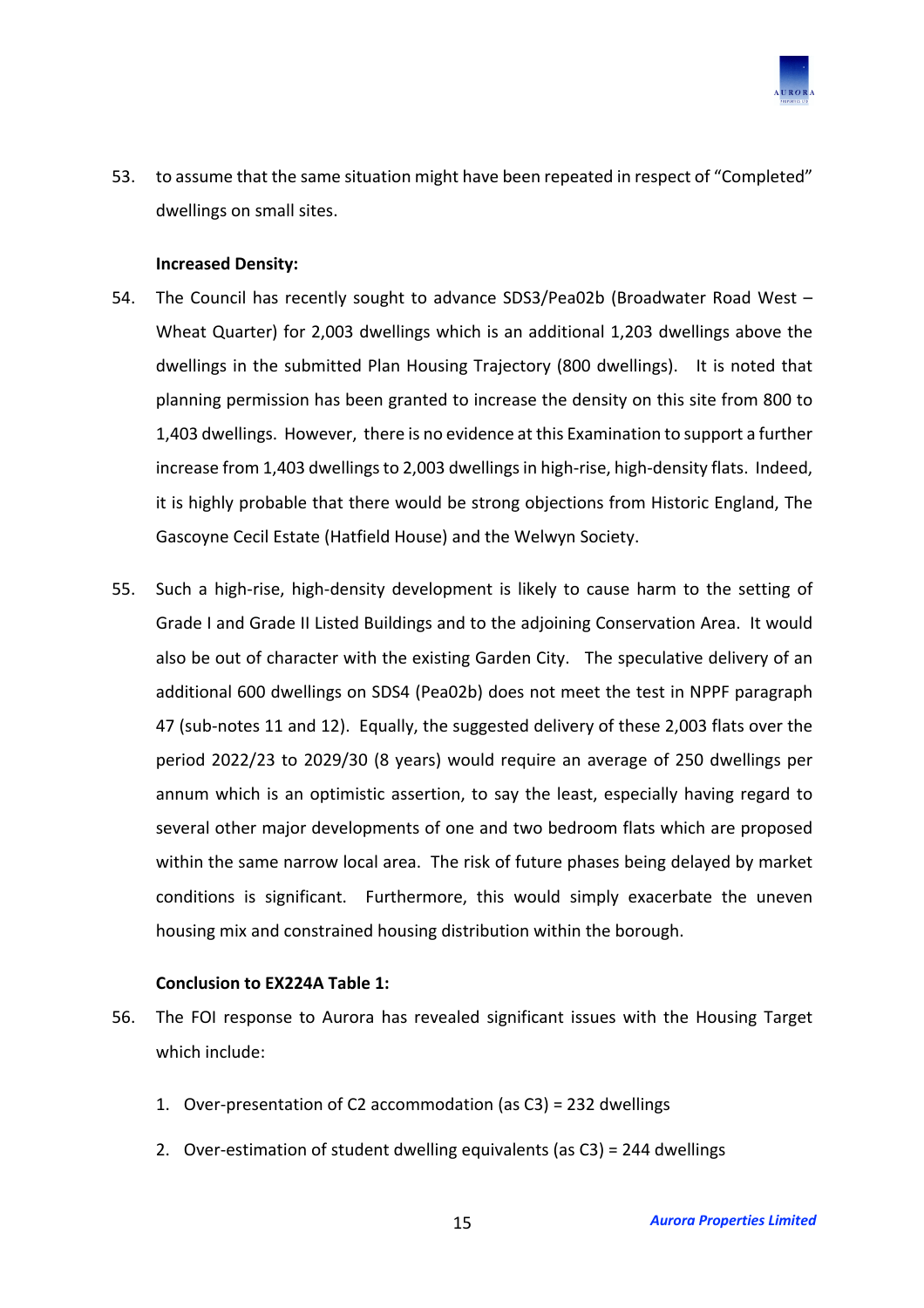

- 3. Double-counting of planning permission commitments = 37 dwellings
- 4. Double-counting of completions = 16 dwellings
- 5. Undeliverable dwellings due to restrictive covenants = 12 dwellings
- 6. Over-statement due to speculative increased density at SDS3/Pea02b = 600

## **WHBC Total over-statement of Housing Target Delivery = 1,141 dwellings**

- 57. The Council's Housing Target, as contained in EX224A at 13,377 should therefore be reduced to 12,236 dwellings.
- 58. The Housing Target does not contain any target for C2 bed-spaces. Policy SP2 requires 330 bed-spaces, which is in addition to the Turley FOAHN at 800dpa.
- 59. It is also a material consideration that the majority of the over-presentation or overestimation of housing delivery will have the greatest negative impact during the first five-years of the Plan period.
- 60. The Housing Trajectory does not appear to include any allowance for nonimplementation.
- 61. The Council's Housing Target and its Housing Trajectory of 13,377 dwellings is not based on robust evidence and it is not supported by the Council's own expert consultants.
- 62. Using an annual Housing Target of 800 dpa, the Council is failing to achieve a five-year housing land supply, without identifying any significant and demonstrable adverse impacts which outweigh the benefits of doing so.

## **EX224A – Table 2**

- 63. EX224A Table 2 seeks to present an increase in the Housing Target from 13,377 (from Table 1) to 16,389. As such, the representations and deficiencies identified in respect of Table 1 are equally relevant to Table 2.
- 64. Table 2 contains a speculative proposal to safeguard "PB1" for 700 dwellings. Even if there was any prospect of including PB1 as safeguarded land, it would not be appropriate to include safeguarded land in the Housing Target or the Trajectory. Such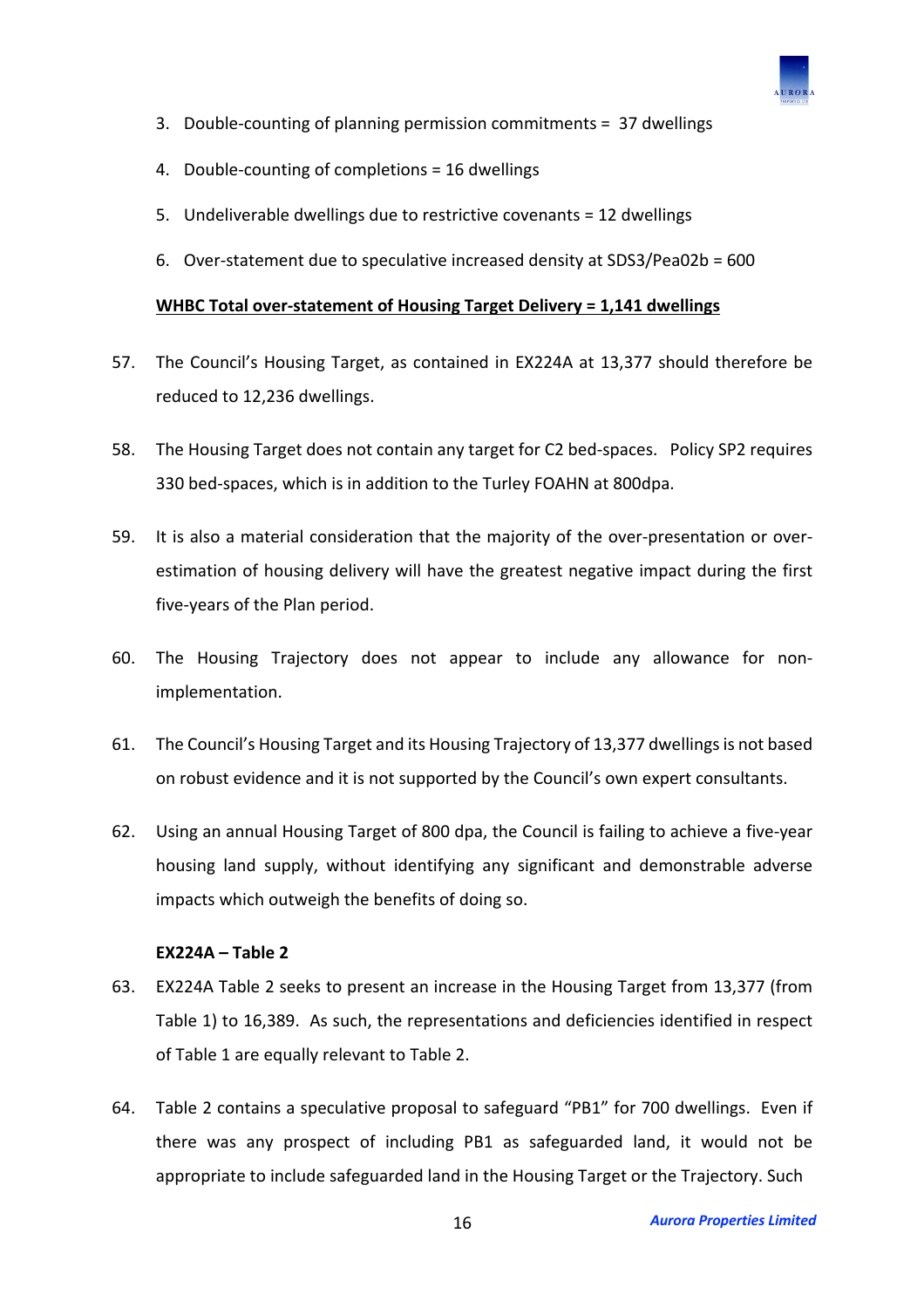

land is intended to meet longer-term development needs stretching well beyond the plan period, and only then incorporated following a Local Plan review.

- 65. Table 2 also contains HS29/Cuf2, HS30/Cuf7, HS22/BrP4 and HS24/BrP7. The Council has made clear that these sites should now be deleted from the submitted Plan because, based on evidence procured subsequent to submission (LUC Green Belt review), the Council now recognises that these sites make the submitted Plan unsound. Whilst the deletion of these sites requires agreement from the Inspector, it would be perverse to leave these unsuitable sites in the Plan when there are alternative sites that are more suitable and more sustainable, with less harm to the Green Belt, which the Council has not allocated. These four allocated sites should be deleted.
- 66. Table 2 also includes SDS6, Symondshyde, with an increased capacity from 1,130 in the submitted Plan to 1,500 (+370) in Table 2. The Inspector has made very clear, on several occasions, that Symondshyde should only be considered for allocation after suitable and sustainable housing sites adjacent to the existing excluded villages have been allocated in advance of Symondshyde. However, the Council has failed to list those sites which are all capable of providing a significant contribution towards housing delivery within the first five-years of the Plan period. Until that evidence is presented to the Examination, Table 2 in EX224A and EX224B is incomplete.

#### **Conclusion**

- 67. Whilst the current examination operates in the context of the NPPF 2012, the Local Plan review in five years' time will be considered in the context of the NPPF 2019 (or updated national policies at that time). Therefore the result of the standard methodology (presently 875 dpa) is relevant and will become more relevant at the first Local Plan review. It is consequently in the interest of the Council to achieve a position now which comfortably achieves a five-year housing land supply in anticipation of that requirement.
- 68. In January 2020, the Council's planning officers prepared a detailed 700 page report with a clear recommendation, submitted to the CPPP meetings on 23 and 29 January